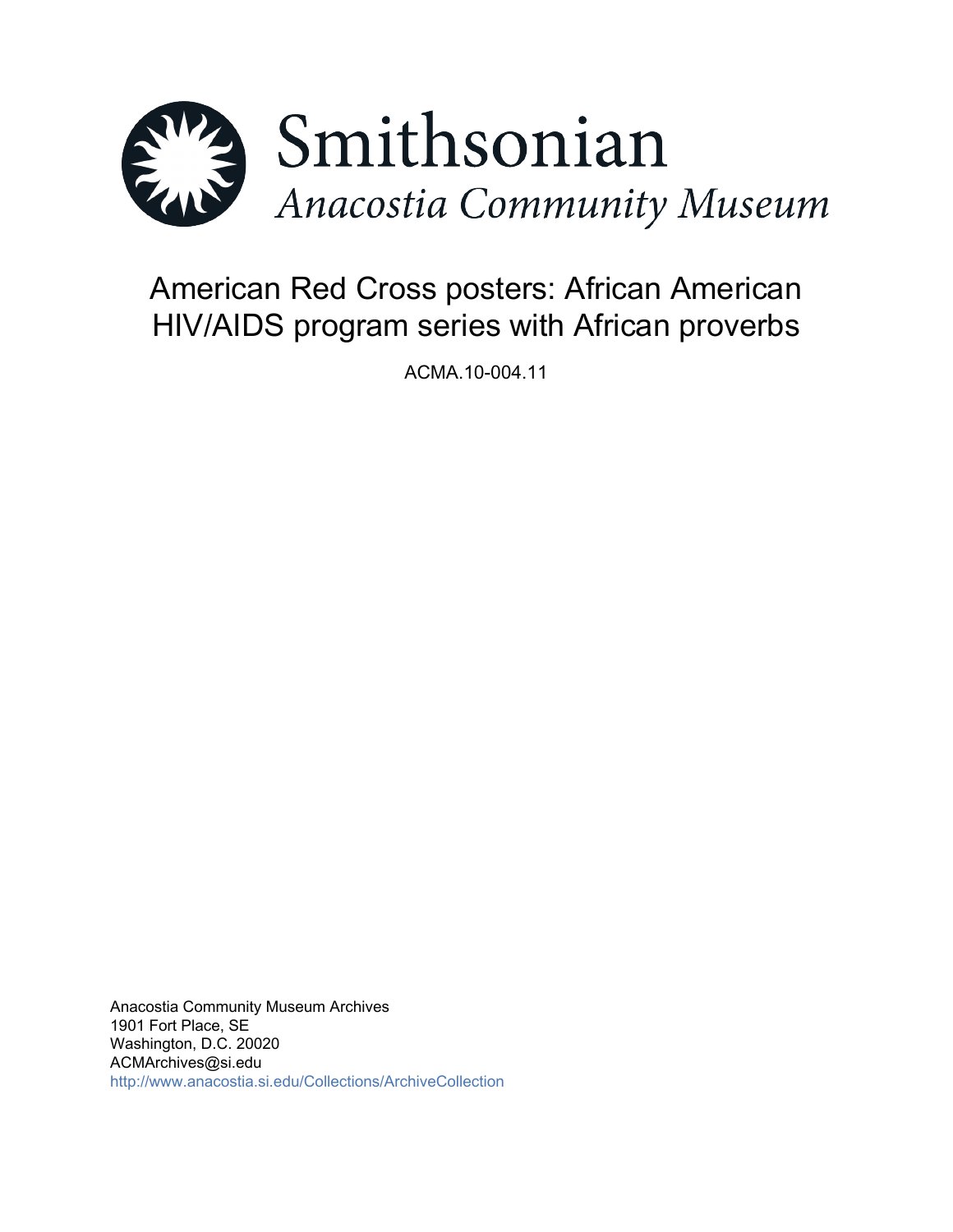## **Table of Contents**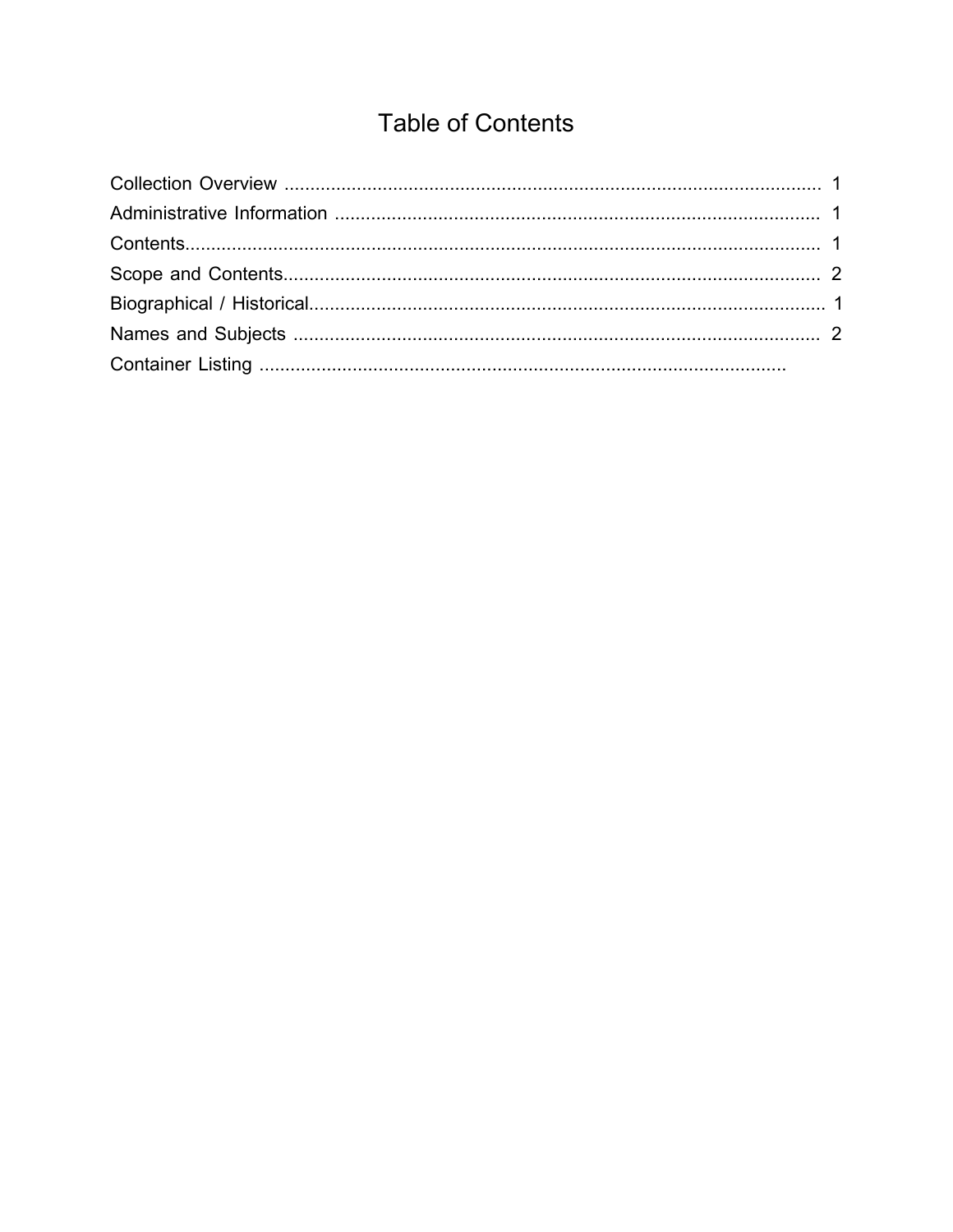## <span id="page-2-0"></span>**Collection Overview**

| <b>Repository:</b> | <b>Anacostia Community Museum Archives</b>                                                    |
|--------------------|-----------------------------------------------------------------------------------------------|
| Title:             | American Red Cross posters: African American HIV/AIDS program<br>series with African proverbs |
| Identifier:        | ACMA.10-004.11                                                                                |
| Date:              | 1992                                                                                          |
| Creator:           | Smith, Damballah Dolphus<br>American Red Cross (Sponsor)                                      |
| Extent:            | 5 Posters (28 x 24 inches)                                                                    |
| Language:          | English.                                                                                      |

## <span id="page-2-1"></span>**Administrative Information**

#### Preferred Citation

American Red Cross posters, Anacostia Community Museum Archives, Smithsonian Institution.

#### **Restrictions**

Use of the materials requires an appointment. Please contact the archivist at acmarchives@si.edu.

## <span id="page-2-3"></span>**Biographical / Historical**

As stated on the posters: "Damballah Dolphus Smtih, born in 1943 and educated in Philadelphia (Philadelphia College of Art) is a Washington, D.C.-based visual artist. His work has been presented in numberous solo and group exhbits, including the National Exhbition of Contembporary African American Art (as part of the National Black Arts Festival held every two years in Atlanta) and appears in the collections of the Afro-American Museum of History and Culture (Philadelphia), the U.S. Information Agency, The African American Scholars Council, and numbrous private collections. His works have been published in 'Black Artists on Art' (Lewis/Waddy), Art 'Papers' (Atlanta Art papers, Inc.), and 'Selected Essays: Art and Artists from the Harlem Renaissance to the 1980s' (National Blac Arts Festival, Inc.)

## <span id="page-2-2"></span>**Contents**

Proverb 1 "He who upsets a thing should know how to rearrange it" (Sierra Leonean) -- Proverb 3 "The ruin of a nation begins in the homes of its people" (Ghanian) -- Proverb 4 "He who does not cultivate his field will die of hunger" (Guinean)-- Proverb 5 "When spider webs unite they can tie up a lion" (Ethiopian)-- and Proverb 6 "He who conceals his disease cannot expect to be cured" (Ethiopian proverb).